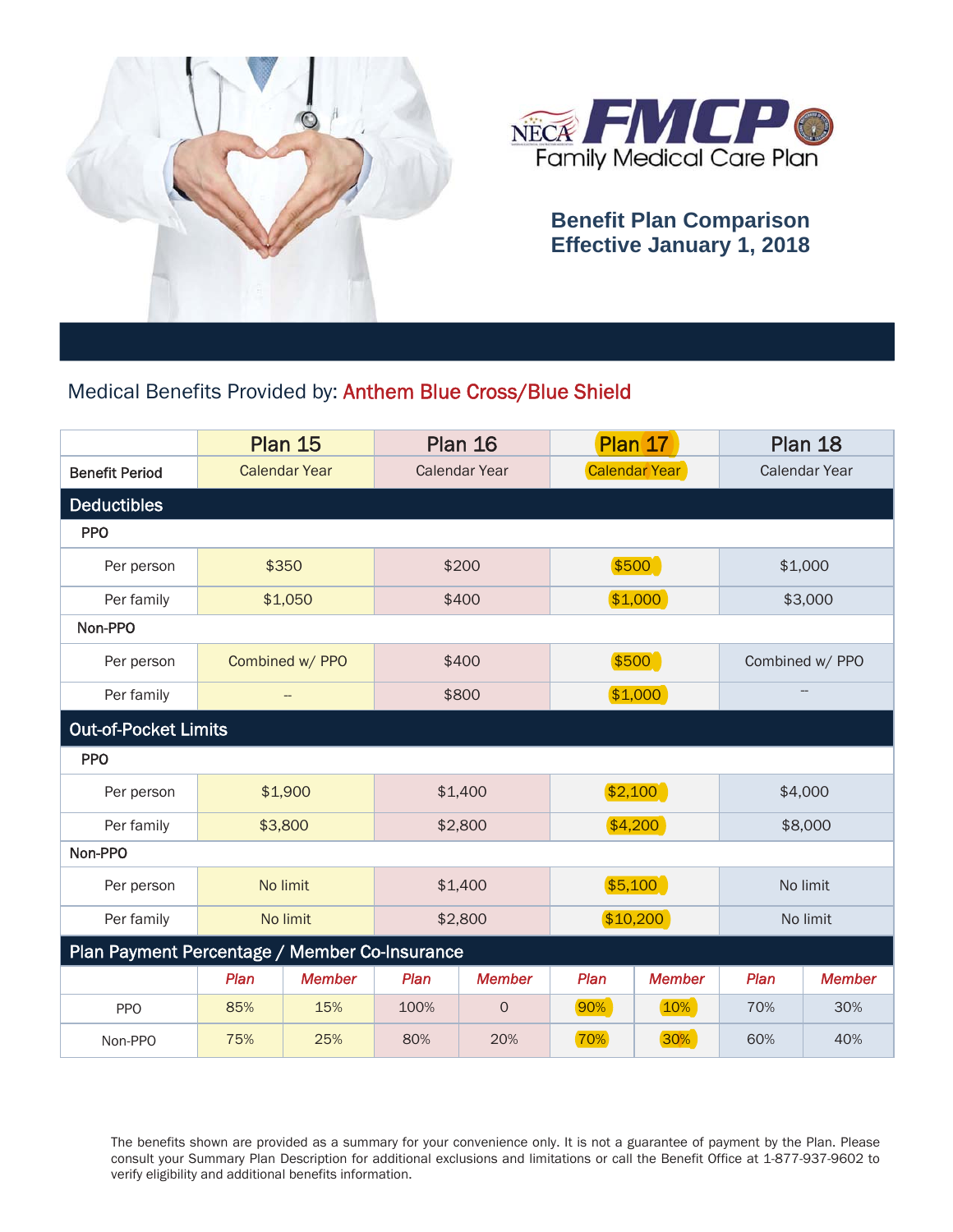## All co-payment and co-insurance costs shown are after your deductible has been met, if a deductible applies.

|                                                                                        |                                                                                                | <b>Plan 15</b>                                | Plan 16<br>Plan 17                                     |                                               |                                                         |                                               | Plan 18                               |                                               |  |
|----------------------------------------------------------------------------------------|------------------------------------------------------------------------------------------------|-----------------------------------------------|--------------------------------------------------------|-----------------------------------------------|---------------------------------------------------------|-----------------------------------------------|---------------------------------------|-----------------------------------------------|--|
| <b>Medical</b>                                                                         |                                                                                                |                                               |                                                        |                                               |                                                         |                                               |                                       |                                               |  |
| <b>Services</b>                                                                        | <b>Your Cost</b><br><b>In-Network</b>                                                          | <b>Your Cost</b><br>Out-of-<br><b>Network</b> | <b>Your Cost</b><br><b>In-Network</b>                  | <b>Your Cost</b><br>Out-of-<br><b>Network</b> | <b>Your Cost</b><br><b>In-Network</b>                   | <b>Your Cost</b><br>Out-of-<br><b>Network</b> | <b>Your Cost</b><br><b>In-Network</b> | <b>Your Cost</b><br>Out-of-<br><b>Network</b> |  |
| Primary Care or<br><b>Specialist Visit</b>                                             | 15% co-ins                                                                                     | 25% co-ins                                    | \$20 co-pay                                            | 20% co-ins                                    | $$10$ co-pay                                            | 30% co-ins                                    | 30% co-ins                            | 40% co-ins                                    |  |
| <b>Preventive Care</b>                                                                 | No charge                                                                                      | Not covered                                   | No charge                                              | Not covered                                   | No charge                                               | Not covered                                   | No charge                             | Not covered                                   |  |
| Emergency<br><b>Room Services</b>                                                      | \$100 deductible*<br>15% co-ins<br>* waived if admitted                                        |                                               | \$100 deductible*<br>No charge<br>* waived if admitted |                                               | \$100 deductible*<br>10% co-ins<br>* waived if admitted |                                               | 30% co-ins                            |                                               |  |
| <b>Urgent Care Facility</b>                                                            | 15% co-ins                                                                                     | 25% co-ins                                    | \$20 co-pay                                            | 20% co-ins                                    | $$10 co-pay$                                            | 30% co-ins                                    | 30% co-ins                            | 40% co-ins                                    |  |
| <b>Inpatient Facility</b><br>(hospital room)                                           | 15% co-ins                                                                                     | 25% co-ins                                    | No charge                                              | 20% co-ins                                    | 10% co-ins                                              | 30% co-ins                                    | 30% co-ins                            | 40% co-ins                                    |  |
| Failure to Pre-Certify<br><b>Benefit Reduction</b>                                     | \$250                                                                                          | \$250                                         | \$250                                                  | \$250                                         | \$250                                                   | \$250                                         | \$250                                 | \$250                                         |  |
| Outpatient<br><b>Facility Fee</b><br><i>(ambulatory</i><br>surgery center)             | 15% co-ins                                                                                     | Not covered                                   | No charge                                              | Not covered                                   | 10% co-ins                                              | Not covered                                   | 30% co-ins                            | Not covered                                   |  |
| Home Health Care                                                                       | 15% co-ins<br>120 visits/yr                                                                    | 25% co-ins<br>120 visits/yr                   | No charge<br>120 visits/yr                             | 20% co-ins<br>120 visits/yr                   | $10\%$ co-ins<br>120 visits/yr                          | 30% co-ins<br>120 visits/yr                   | 30% co-ins<br>120 visits/yr           | 40% co-ins<br>120 visits/yr                   |  |
| <b>Skilled Nursing Care</b>                                                            | 15% co-ins<br>30 days/yr                                                                       | 25% co-ins<br>30 days/yr                      | No charge<br>60 days/yr                                | 20% co-ins<br>60 days/yr                      | 10% co-ins<br>30 days/yr                                | 30% co-ins<br>30 days/yr                      | 30% co-ins<br>30 days/yr              | 40% co-ins<br>30 days/yr                      |  |
| <b>Hospice Services</b>                                                                | No charge                                                                                      | 25% co-ins                                    | No charge                                              | 20% co-ins                                    | No charge                                               | 30% co-ins                                    | No charge                             | 40% co-ins                                    |  |
| <b>Chiropractic Services</b>                                                           | 15% co-ins<br>15 visits/yr                                                                     | 25% co-ins<br>15 visits/yr                    | No charge<br>30 visits/yr                              | 20% co-ins<br>30 visits/yr                    | 10% co-ins<br>15 visits/yr                              | 30% co-ins<br>15 visits/yr                    | 30% co-ins<br>15 visits/yr            | 40% co-ins<br>15 visits/yr                    |  |
| <b>Mental Behavioral</b><br>Health &<br>Substance Abuse<br>Inpatient and<br>Outpatient | 15% co-ins                                                                                     | 25% co-ins                                    | No charge                                              | 20% co-ins                                    | 10% co-ins                                              | 30% co-ins                                    | 30% co-ins                            | 40% co-ins                                    |  |
| Rehabilitation<br><b>Services</b><br>(PT, OT and Cardio)                               | 15% co-ins                                                                                     | 25% co-ins                                    | No charge                                              | 20% co-ins                                    | 10% co-ins                                              | 30% co-ins                                    | 30% co-ins                            | 40% co-ins                                    |  |
| Durable Medical<br>Equipment                                                           | 15% co-ins                                                                                     | 25% co-ins                                    | No charge                                              | 20% co-ins                                    | 10% co-ins                                              | 30% co-ins                                    | 30% co-ins                            | 40% co-ins                                    |  |
| Restorative Speech<br>Therapy due to Stroke                                            | 15% co-ins<br>35 visits/yr                                                                     | 25% co-ins<br>35 visits/yr                    | No charge<br>50 visits/yr                              | 20% co-ins<br>50 visits/yr                    | 10% co-ins<br>35 visits/yr                              | 30% co-ins<br>35 visits/yr                    | 30% co-ins<br>35 visits/yr            | 40% co-ins<br>35 visits/yr                    |  |
| Developmental<br>Speech Therapy                                                        | Not covered                                                                                    |                                               |                                                        |                                               |                                                         |                                               |                                       |                                               |  |
| <b>Bariatric Surgery</b>                                                               | Not covered                                                                                    |                                               |                                                        |                                               |                                                         |                                               |                                       |                                               |  |
| <b>Standard Hearing Aids</b>                                                           |                                                                                                | One per ear per lifetime                      |                                                        |                                               |                                                         |                                               |                                       |                                               |  |
| Orthotics                                                                              | One pair custom molded foot orthotics every two years when prescribed and performed in network |                                               |                                                        |                                               |                                                         |                                               |                                       |                                               |  |

The benefits shown are provided as a summary for your convenience only. It is not a guarantee of payment by the Plan. Please consult your Summary Plan Description for additional exclusions and limitations or call the Benefit Office at 1-877-937-9602 to verify eligibility and additional benefits information.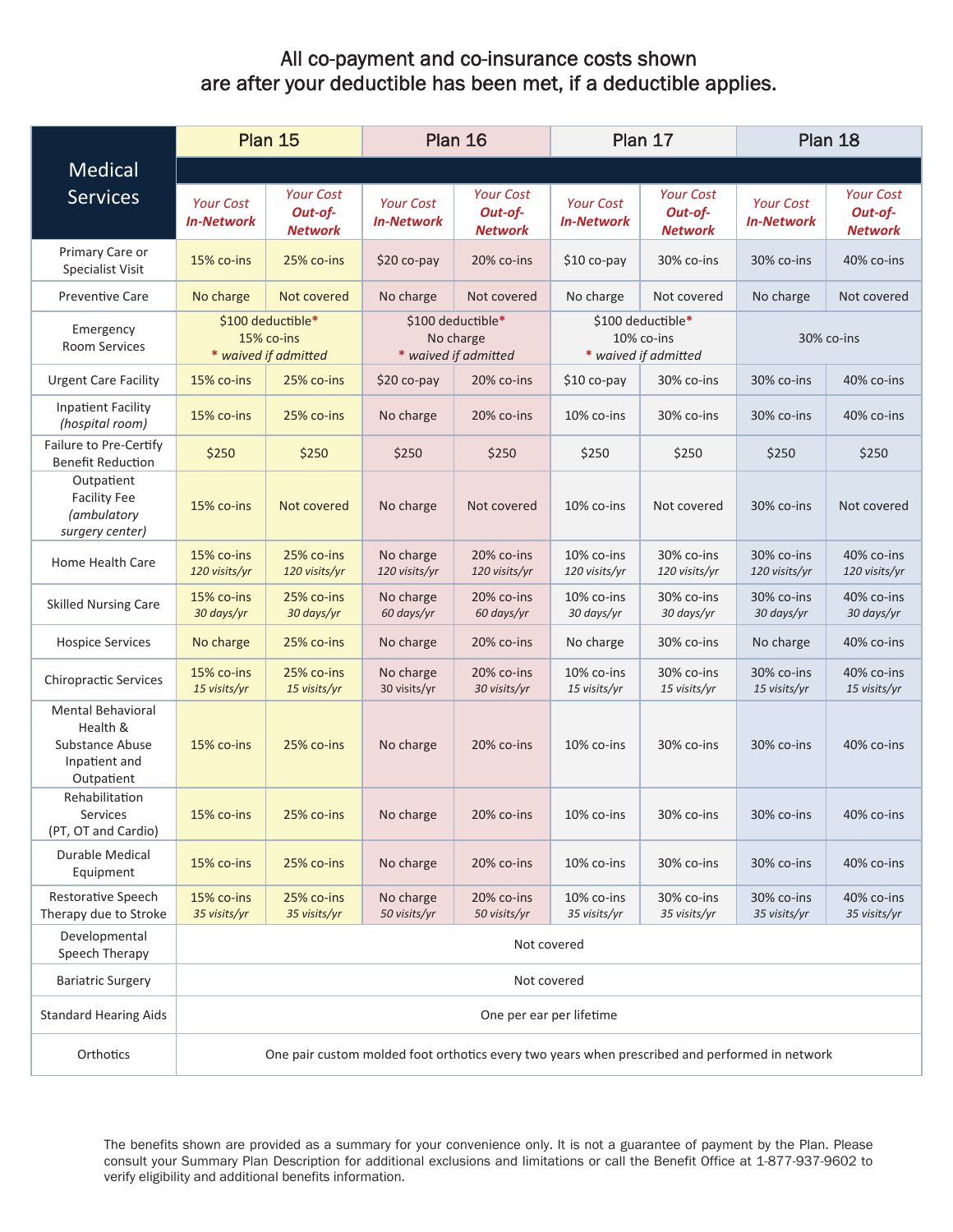| <b>Prescription Benefits Provided by: Sav-Rx</b> |                              |                              |  |  |  |  |
|--------------------------------------------------|------------------------------|------------------------------|--|--|--|--|
| <b>Benefits Shown Apply to All FMCP Plans</b>    |                              |                              |  |  |  |  |
| <b>Out-of-Pocket Limits</b>                      |                              |                              |  |  |  |  |
| Per person                                       |                              | \$1,000 per calendar year    |  |  |  |  |
| Per family                                       | \$2,000 per calendar year    |                              |  |  |  |  |
| Member Co-Pays / Co-Insurance                    |                              |                              |  |  |  |  |
| Out-of-network = Not covered                     | Your Cost In-Network         | <b>Your Cost In-Network</b>  |  |  |  |  |
|                                                  | Retail                       | Mail                         |  |  |  |  |
| Generic drugs (mandatory) (Tier 1)               | No charge                    | No charge                    |  |  |  |  |
| Preferred brand drugs (Tier 2)                   | 20% co-ins                   | 20% co-ins                   |  |  |  |  |
| Non-preferred brand drugs (Tier 3)               | 30% co-ins<br>(minimum \$40) | 30% co-ins<br>(minimum \$80) |  |  |  |  |

*Wal-Mart and Sam's Club are NOT part of the labor-friendly Sav-Rx network, and the Plan will not cover drugs purchased from their pharmacies.*

| Dental Benefits are not available to retirees.<br>Dental Benefits Provided by: MetLife |                      |               |                                              |                |                      |               |                |
|----------------------------------------------------------------------------------------|----------------------|---------------|----------------------------------------------|----------------|----------------------|---------------|----------------|
|                                                                                        | <b>Plan 15</b>       |               | <b>Plan 16</b>                               |                | Plan 17              |               | Plan 18        |
| <b>Benefit Period</b>                                                                  | <b>Calendar Year</b> |               | <b>Calendar Year</b>                         |                | <b>Calendar Year</b> |               |                |
| <b>Deductibles</b>                                                                     |                      |               |                                              |                |                      |               |                |
| Per person                                                                             |                      | <b>None</b>   | \$25                                         |                | None                 |               |                |
| Per family                                                                             | <b>None</b>          |               |                                              | \$75           |                      | None          |                |
| <b>Maximum Payable Benefits</b>                                                        |                      |               |                                              |                |                      |               |                |
| Per person                                                                             | \$1,000              |               | \$1,500                                      |                | \$1,000              |               |                |
| <b>Plan Payment Percentage</b>                                                         |                      |               |                                              |                |                      |               |                |
|                                                                                        | Plan                 | <b>Member</b> | Plan                                         | <b>Member</b>  | Plan                 | <b>Member</b> | Not applicable |
| Preventative                                                                           | 80%                  | 20%           | 100%                                         | $\overline{O}$ | 80%                  | 20%           |                |
| <b>Minor Restorative</b>                                                               | 80%                  | 20%           | 80%                                          | 20%            | 80%                  | 20%           |                |
| Major Restorative                                                                      | 50%                  | 50%           | 60%                                          | 40%            | 50%                  | 50%           |                |
| <b>Other Benefits</b>                                                                  |                      |               |                                              |                |                      |               |                |
| Orthodontia                                                                            | 50% up to \$1,000    |               | 50% up to \$2,000<br>(children up to age 26) |                | \$50% up to \$1,000  |               |                |

The benefits shown are provided as a summary for your convenience only. It is not a guarantee of payment by the Plan. Please consult your Summary Plan Description for additional exclusions and limitations or call the Benefit Office at 1-877-937-9602 to verify eligibility and additional benefits information.